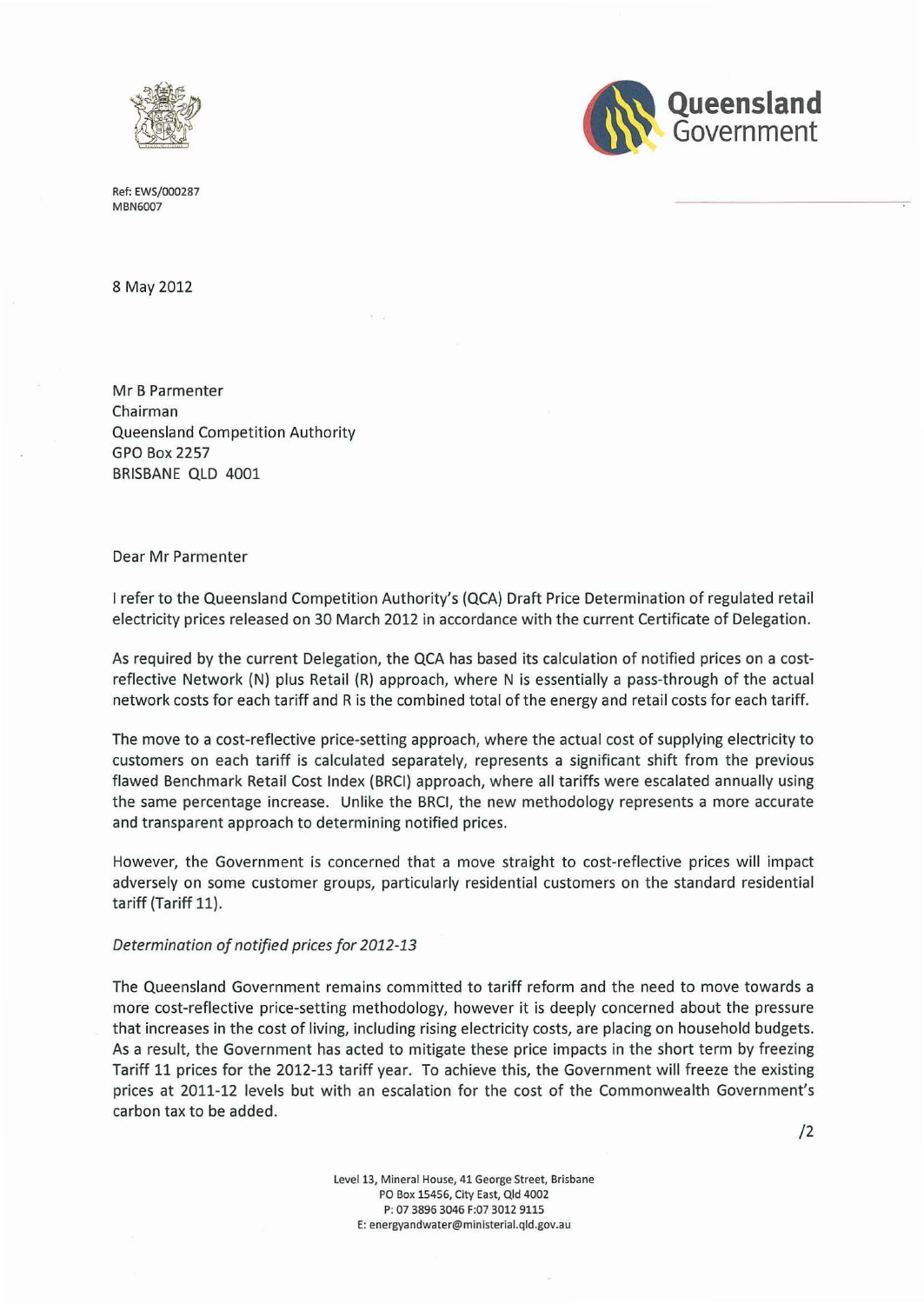Whilst shielding households from significant price rises in 2012-13, this decision will also allow Government time to consider options for addressing the key drivers of energy cost increases and retail price-setting arrangements over the coming year.

To implement a price freeze approach, in accordance with the current legislation, it will be necessary for the Minister for Energy and Water Supply, rather than the QCA, to set the Tariff 11 prices for 2012-13. Accordingly, the current Delegation to the QCA for the determination of 2012-13 notified prices for has been amended to remove the requirement for the QCA to set Tariff 11 prices for 2012-13.

It should also be noted that the Government is currently considering customer impacts and implementation issues for all large customers in Queensland.

I attach my amended Delegation to the QCA, as the pricing entity, to determine the notified prices that retail entities may charge non-market customers in the 2012-13 tariff year (refer **Attachment 1).**  The amended Delegation is authorised under section 90AA(1) of the *Electricity Act 1994* (the Act) and replaces the previous Delegation issued to the QCA on 22 September 2011.

In accordance with the amended Delegation, the QCA is required to publish its Final Price Determination for 2012-13 by 31 May 2012.

#### *Request for advice from QCA*

Whilst the Queensland Government is committed to implementing a price freeze on Tariff 11 for 2012-13 commencing 1 July 2012, Queensland households will still experience increased electricity bills as a direct result of the introduction of the Commonwealth Government's carbon tax. Whilst the Commonwealth Government will be compensating households separately for the impact of the carbon tax, the Queensland Government will ensure that the estimated costs of the carbon tax will be detailed on household electricity bills. This will provide openness and transparency to residential electricity customers in Queensland.

To enable this calculation, I am issuing a separate direction to the QCA, under section 253AA of the Act, requiring it to provide Government with a final estimate of the total cost impact of the carbon tax on retail electricity costs (Tariff 11) for residential customers in 2012-13 and what the per kWh price of Tariff 11 would have been in 2012-13 (inclusive of the cost of the Commonwealth's carbon tax) without the Government's decision to freeze the tariff. In this regard, the QCA should assume that Tariff 11 will have a flat price structure (as in 2011-12) not an inclining block tariff structure as required under the previous Delegation.

I would appreciate the requested advice being provided to me as close to 31 May 2012 as is practicable.

To support the Government's commitment to reforming electricity pricing in Queensland and addressing the long term cost pressures, an Inter-departmental Committee will be established as a priority, to consider and report on future residential pricing options, and strategies to address cost pressures (such as network costs). The Government will also reconsider the benefits of inclining block tariff structures.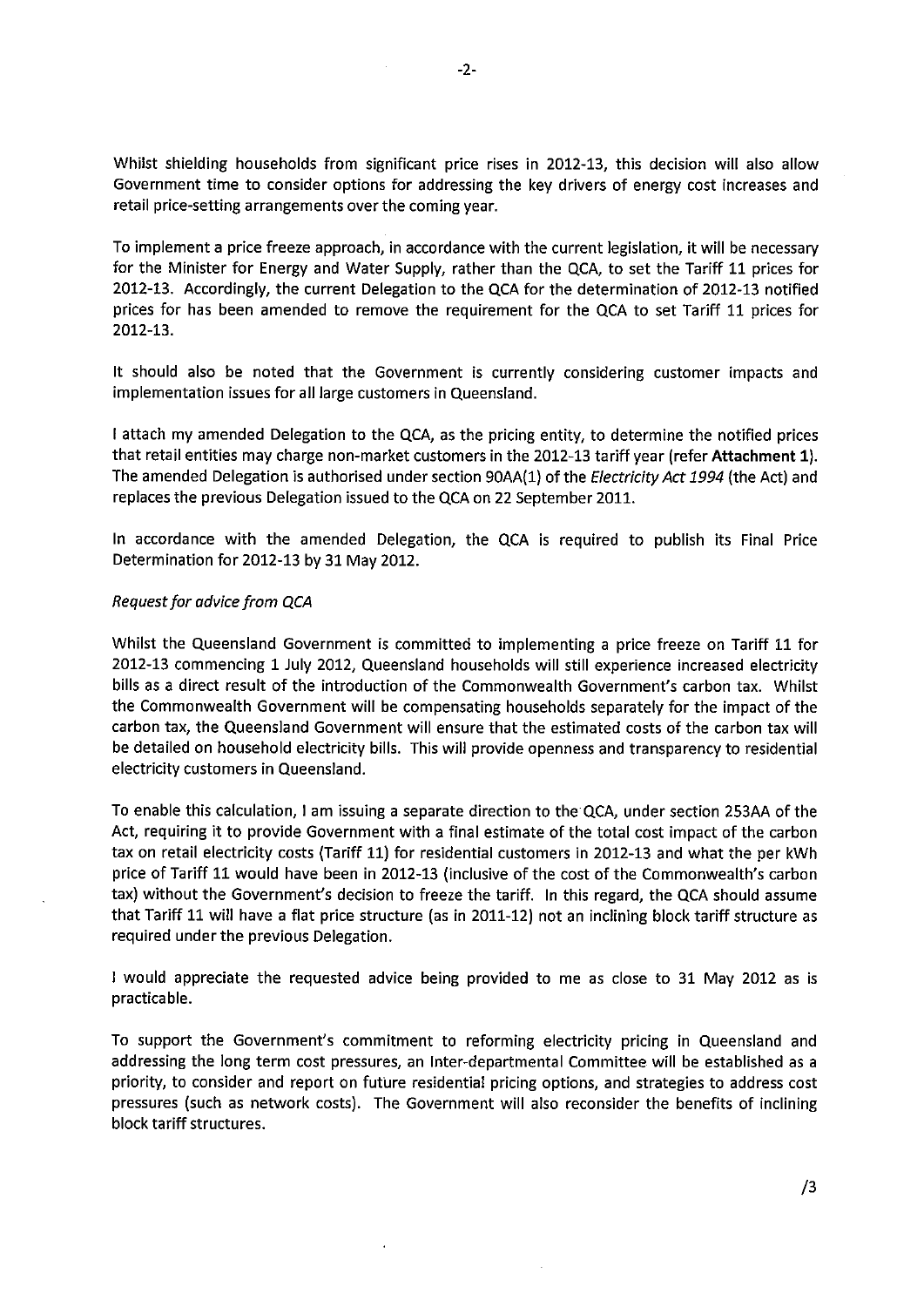If you have any questions about my advice to you, Mr Benn Barr, Acting Deputy Director-General, Energy Division of the Department of Energy and Water Supply will be pleased to assist you and can be contacted on telephone 3239 0039.

**Sincerely** 



Mark McArdle MP **Minister for Energy and Water Supply** 

Att

 $\mathcal{L}$ 

 $\overline{\phantom{a}}$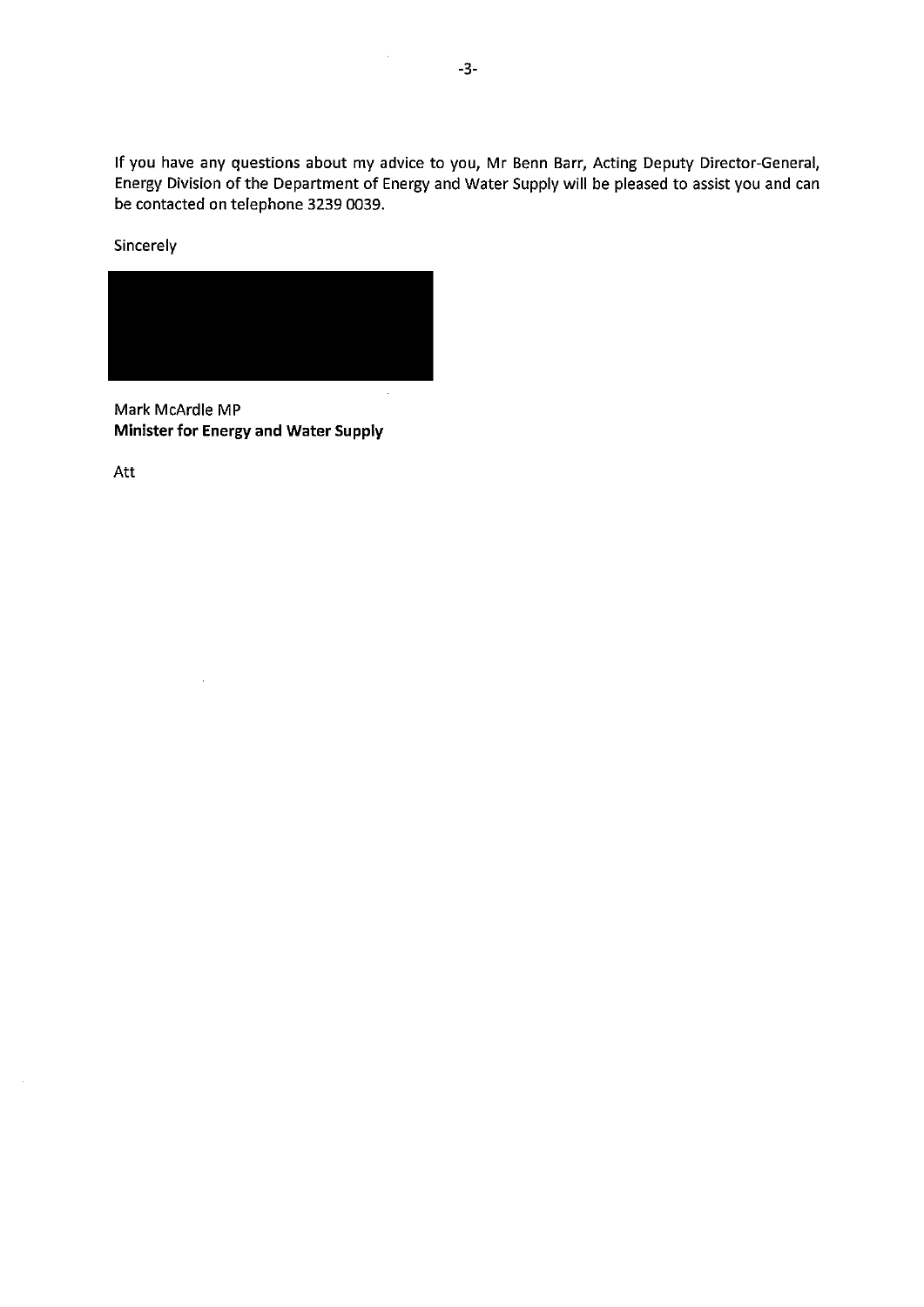## **ELECTRICITY ACT 1994 Section 90AA(l)**

## **DELEGATION**

As the Minister for Energy and Water Supply, pursuant to section 90AA(l) of the *Electricity Act 1994,* I hereby refer to the Queensland Competition Authority (the Authority) the determination of regulated retail electricity tariffs (notified prices) for Queensland, excluding the general supply residential tariff (Tariff 11 ), to apply from 1 July 2012 to 30 June 2013, in accordance with the requirements set out in the following Terms of Reference.

#### **Terms of Reference**

## **1. Matters to be considered**

In calculating the delegated regulated retail electricity tariffs for the relevant tariff year, the Authority should ensure its price determination has regard to:

- the actual costs of supplying electricity;
- the effect of the determination on competition in the Queensland retail electricity market, consistent with the Government's policy objective that consumers, wherever possible, have the opportunity to benefit from competition and efficiency in the marketplace;
- the Queensland Government's Uniform Tariff Policy, which ensures customers of the same class have access to uniform retail tariffs and pay the same notified price for their electricity supply, regardless of their geographic location; and
- the information contained in the Attachment.

## *Methodology for calculating regulated retail tariff prices*

Retail electricity tariffs comprise three main cost components:

- network costs;
- energy costs; and
- retail costs.

In calculating the delegated regulated retail tariffs for the relevant tariff year, the Authority should, to the extent possible, base its determination on a Network (N) plus Retail (R) cost build-up approach to setting notified prices, where N (network cost) is treated as a pass-through and **R** (energy and retail cost) is determined by the Authority.

#### Network Costs

In determining the network cost component of each regulated retail tariff, the Authority must consider the network charges to be levied by ENERGEX for each tariff for the relevant tariff year.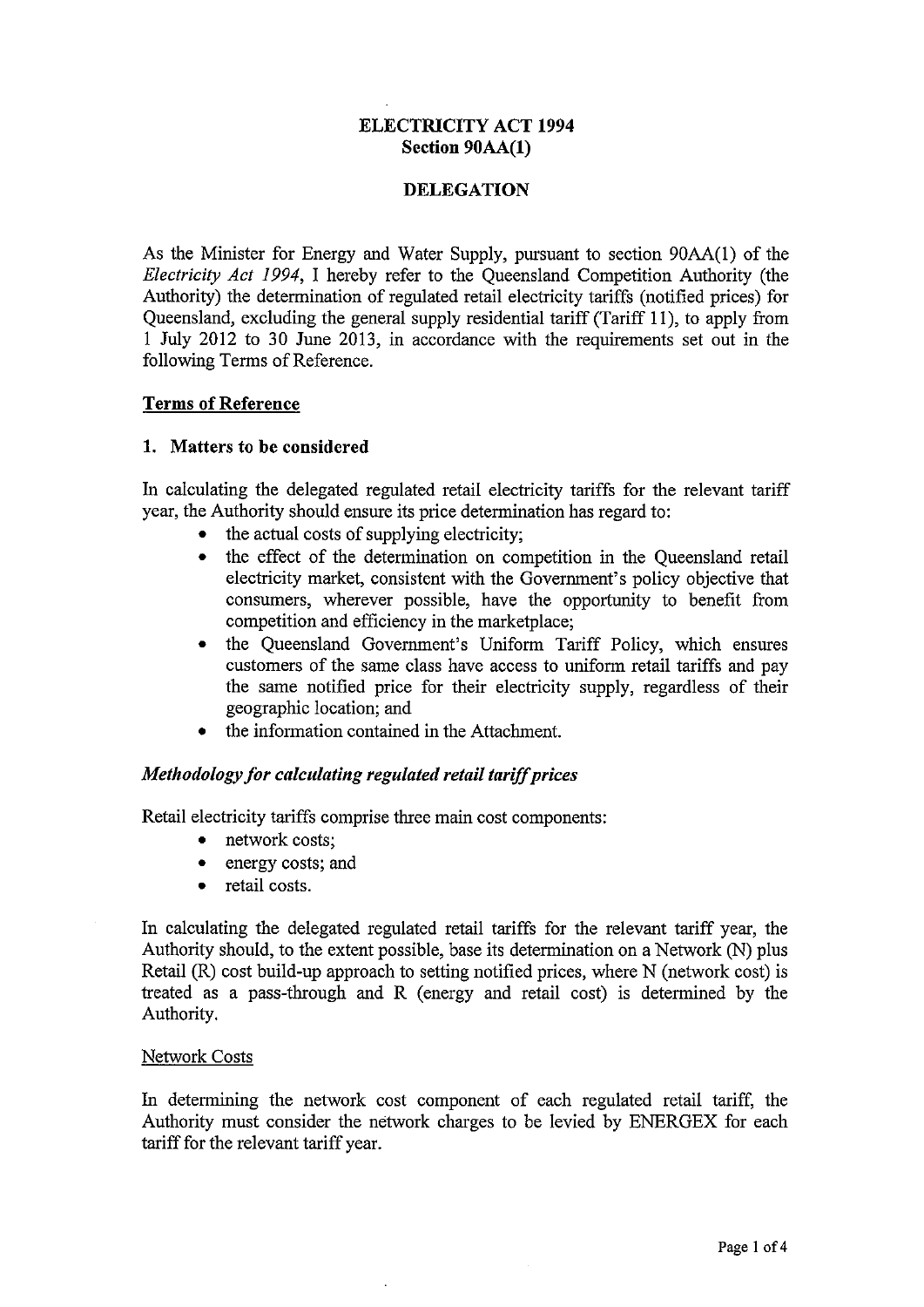# Energy Costs

The energy cost component of each regulated retail tariff should include the cost of purchasing energy, environmental and renewable energy costs, energy losses and National Electricity Market fees.

In calculating the energy cost component, the Authority must consider:

- the cost of energy,
- fees, including charges for market and ancillary services, imposed by Australian Energy Market Operator (AEMO) under the National Electricity Rules;
- energy losses as published by the AEMO;
- the likely impact resulting from Commonwealth legislation to put a price on carbon dioxide emissions;
- the efficient costs of meeting any obligations under environmental and energy efficiency schemes (including present and future State and Commonwealth schemes); and
- a mechanism to address any new compulsory scheme that imposes material costs on the retailer.

# Retail Costs

Retail costs relate to the services provided by a retailer to its customers.

In determining the retail cost component of each regulated retail tariff, the Authority must consider the retail costs that would reasonably be incurred by an efficient, representative retailer, the characteristics of which should be determined by the Authority. The Authority is also required to determine an appropriate retail margin giving consideration to any risks not compensated for elsewhere.

# **2. Consultation**

The Authority should consult with stakeholders, conduct workshops and consider submissions, within the timetable for making the price determination and publishing the draft and final reports. The Authority must make its reports available to the public.

# 3. **Timing**

## *(a) Draft Methodology Paper*

The Authority must publish a paper outlining its draft methodology for calculating the R component of regulated retail electricity prices no later than December 2011.

## *(b) Draft Price Determination*

The Authority must publish a report on its draft price determination of regulated retail electricity tariffs (with each tariff to be presented as a bundled price) for the period 1 July 2012 to 30 June 2013, on 30 March 2012.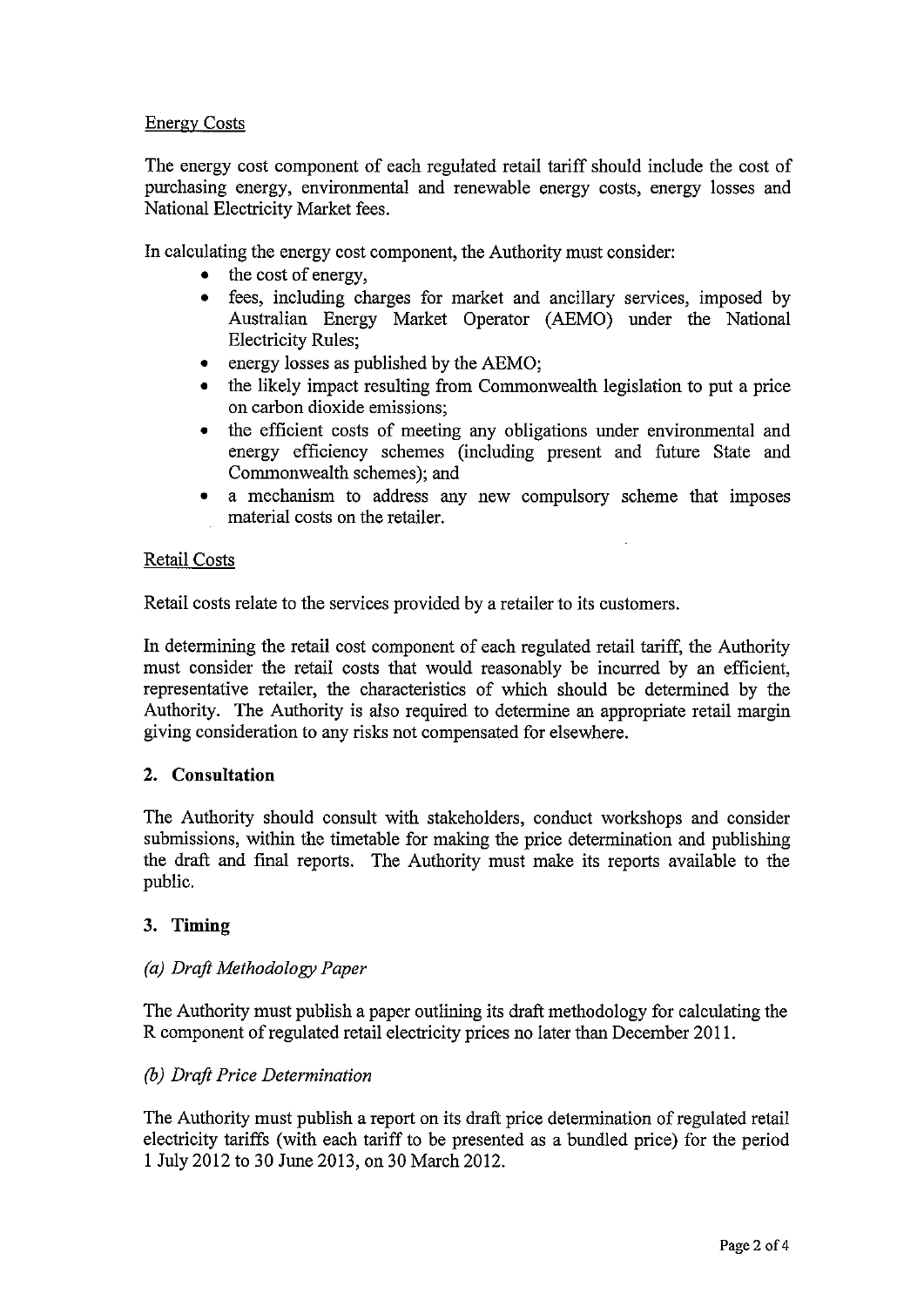The Authority must publish a written notice inviting submissions about the draft determination. The notice must state a period (the *consultation period)* during which anyone can make written submissions to the Authority about issues relevant to the draft determination.

The Authority must consider any submissions received within the consultation period and make them available to the public, subject to normal confidentiality considerations.

#### *(c) Final Price Determination*

The Authority must publish a report of its final price determination on the delegated regulated retail electricity tariffs (with each tariff to be presented as a bundled price) for the period 1 July 2012 to 30 June 2013, and gazette the (bundled) retail tariffs, no later than 31 May 2012.

# **MARK McARDLE**



**The Hon. Mark McArdle MP** 

**Level 13, 41 George Street, Brisbane** 

**GPO Box 15456, Brisbane City East QLD 4002 Australia** 

**Telephone +617 3896.3691 Facsimile +617 3012 9115**